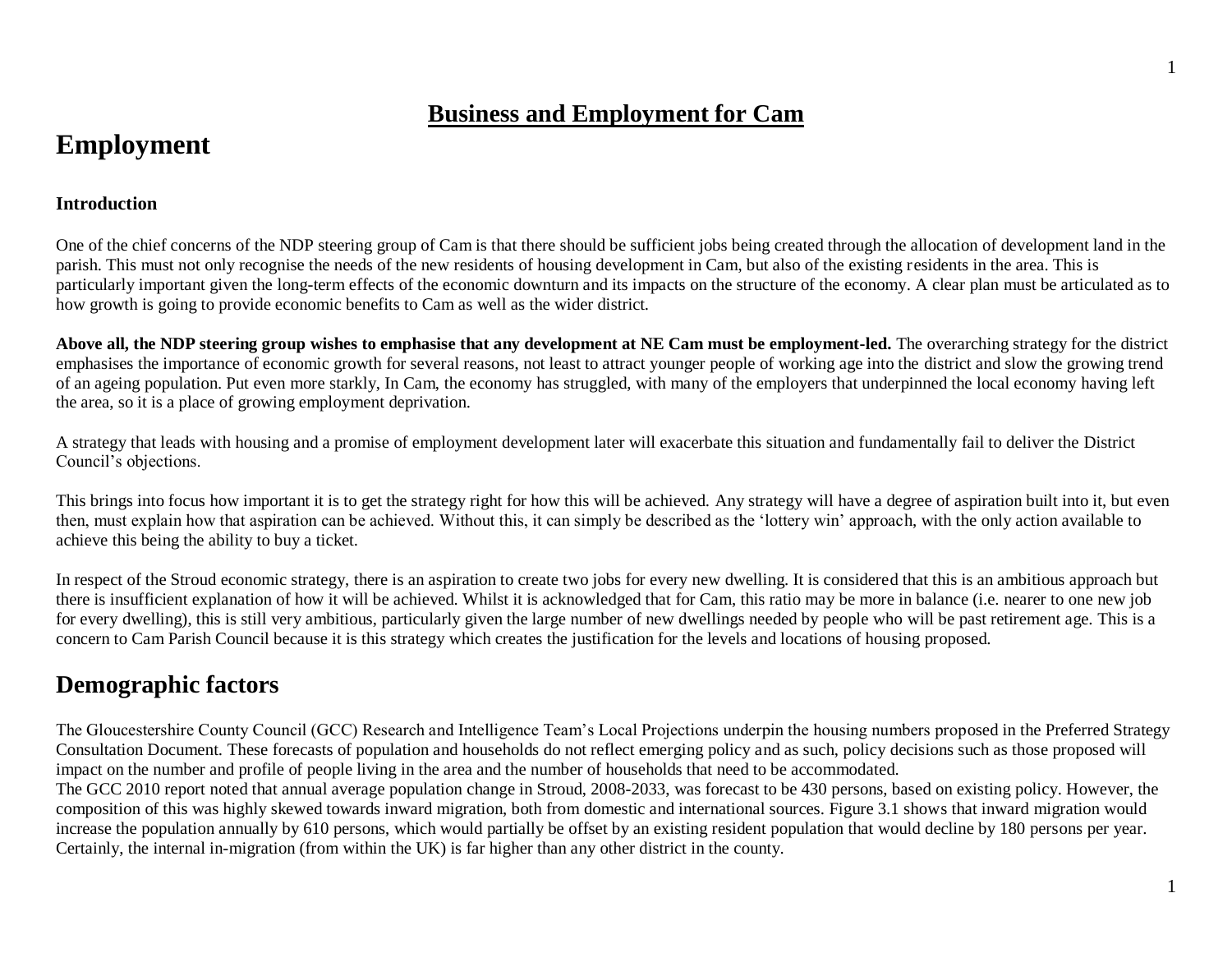A recent parish profile identified 4182 people **(70.7%** of the population) live in Cam and are economically active – that is, working or unemployed. It was shown that a higher than national average number of these people work from home (3.8%). 26% of those employed are by the public sector (health, education and public administration).

#### **Manufacturing, Retail and Health & Social work are the three main areas of employment to residents of Cam and 69% of employed residents travel more than 4 miles to work every day.**

Whilst it is recognised that most persons who are able to work manage to find work out of area, Cam is not a sustainable village for employment. With housing growth that is expected more employment opportunities would be welcomed.

A recent business survey carried out by cam Parish Council indicated that some businesses are anticipated to expand but they would be restricted due to premises size. Units of a larger scale are necessary in order for businesses to grow and move on to allow new companies to move into small start-up units. The problem of obtaining a skilled workforce is evident from this survey and 22.5% of persons have no qualifications suggesting a need for increased training. Employers are more likely to relocate to areas with a good supply of skilled workers therefore should more focus be placed on training or providing appropriate facilities to better improve their skills.

The need for low impact development which, will boost the rural economy, including farm diversification and uses that will bolster tourism, leisure and accessibility to the countryside for visitors and residents.



#### **Figure 3.1: Forecast components of population change by district, 2008-2033**

Source: Gloucestershire Local Projection 2010, Research and Intelligence Team, GCC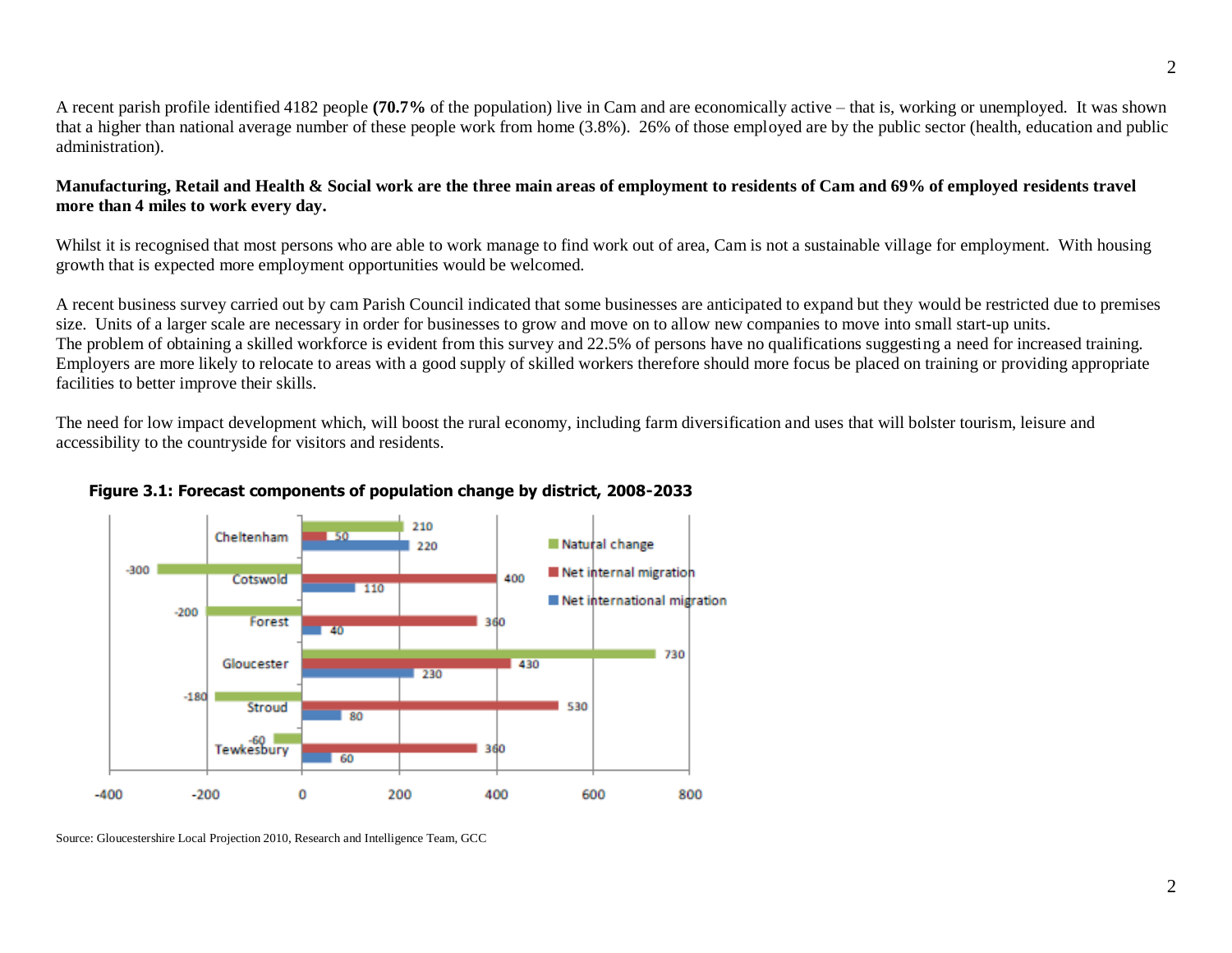So, the new jobs to be created by the growth of the economy, and the associated housing requirements, are predominantly to be filled by people coming from outside Stroud district.

Yet the GCC projections show an equally stark picture of the different age cohorts that will make up this population change. For Stroud district between 2008 and 2033, this is as follows:

**0-19: -3,100 people (-11.5%) 20-64: -3,500 people (-5.3%) 65+: +17,300 people (+83.2%)**

This shows that the district will lose young people and people of working age but will gain very high numbers of retirees. So, without policy intervention, population growth is going to come entirely from inward migration, yet this is going to be in the form of retirees.

It is not clear to the Parish Council how this fit with an economic policy to create at least one jobs for every new dwelling. This is particularly important for Cam, where much of the employment growth is expected to be located. The demographic projections are clear that the majority of new dwellings required will be for elderly people. In Cam, this is supported by local evidence which shows that the prime local demand is for two-bed units. Therefore, the new dwellings created for the increased workforce will have to house very high numbers of workers in them.

It is worth considering how well this 'trend' position, which principally underpins the demographic projections, fits with the proposed policy in the Preferred Options Consultation Document.

The GCC 2010 report stated that recent build rates in Stroud district were 461 dwellings per annum (dpa) for the period 2006/7 to 2008/9. This, the report tells us, would create the net change in population profile shown in paragraph 3.10 above, i.e. predominantly elderly people. Yet the POCD requires a build rate of 468 dpa over the plan period, which is broadly in alignment with this trend projection. So, in terms of housing numbers, the proposed policy is going to follow the trend projection – there is no intervention to deliver more dwellings which would be one policy intervention to try and support the economic aspirations.

The conclusion must be that the employment strategy will try to fundamentally change this demographic profile of the new residents which the proposed housing will accommodate. The question is how realistic this is, given the stark message that the demographic projections are showing about the ageing of the district's population. There is no concrete recognition in the POCD that this is the main issue which must be resolved, nor is there a satisfactory explanation in the supporting evidence base as to how this is to be achieved.

Cam has a population of about 8505, with 3575 households, which in relation to Stroud, is 7.5% of the total SDC population. It is important to note, how many children under the age of 16 are in the community, of which we have 1375, being 16.8% of the Cam population, whereas the national average is 18.9%.

### **Resident Population breakdown (2012)**

| Males                    |  | 4185                                     |
|--------------------------|--|------------------------------------------|
| $\blacksquare$<br>Female |  | 1220<br>$\overline{\phantom{a}}$<br>πυ∠∪ |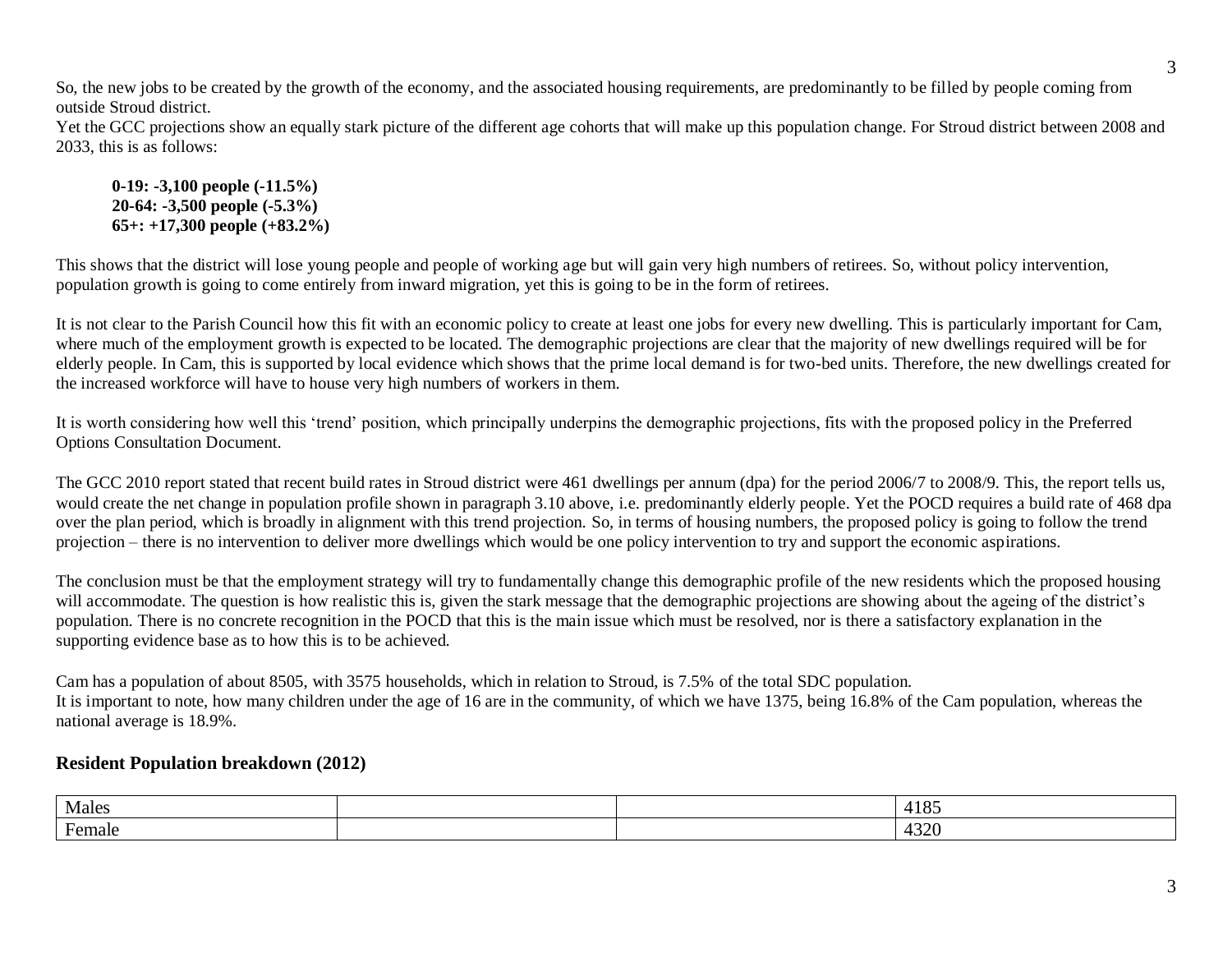### **Population 16 to 24 (2012)**

| .<br>All<br>people aged<br>$n -$<br>- 24<br>. .                        |  | $\Gamma$<br>ر رے ر                                                     |
|------------------------------------------------------------------------|--|------------------------------------------------------------------------|
| ЪÆ.<br>⌒<br>aged s<br>$16 -$<br>Males<br>-24                           |  | $\bigwedge$ $\bigwedge$ $\bigwedge$<br>$\overline{\phantom{a}}$<br>201 |
| $\mathbf{r}$<br>aged<br>⊣an<br> ი -<br>remale<br>$\Delta^{\mathbf{H}}$ |  | $\sim$ 1 $\epsilon$<br>2018                                            |

**Source: ONS annual population survey**

# Numbers are for those aged 16 and over, 16 - 64

\* Not available

# **The local economic base**

Whilst there is an issue with the type of people that will be living in Stroud district and whether they will be able to fill the jobs that need to be created, there is also an issue with the underlying composition of the local economy and its ability to facilitate significant economic change.

The economic activity in Stroud district is the third highest in the region and the highest in Gloucestershire county. Between July 2010 and June 2011, it stood at 83.2%, compared to a regional average of 78.3% and 76.2% for Great Britain (source: Annual Population Survey). There is therefore comparatively little scope to raise economic activity rates locally within the existing population, although the economic downturn will clearly have reduced rates over the short term which will provide some slack.

We know that the significant increase in employment required is going to come from in-migration (as was shown by Figure 3.1 above). The high activity rates among the existing workforce will therefore place an even higher burden on these new workers to facilitate the planned growth. It states on p.40 of the POCD:

> *"[Land NE of Cam] …could become a major employment hub for the Cam and Dursley locality, and the wider District: hence we are proposing an ambitious target for employment growth." [our emphasis]*

So it will be important that the economic and spatial development strategy ensures that new in-migrants do so to fill a significant proportion of the jobs locally, rather than living in Stroud district and commuting to the main employment centres of Bristol and Gloucester, as significant proportions do at present.

How then are these people going to be persuaded to work locally? For this, the housing profile must fit the profile of the local jobs that will be created. We shall turn to the proposed sectors of growth later in this section. But on a very local level, the types of employment that are going to develop in an area are a function of the underlying skills base. Figure 3.2 shows the skills profile for the Cam/Dursley area, represented as an amalgamation of Cam East, Cam West and Dursley wards.

### **Employment and Unemployment (Jan 2013 to Dec 2013)**

### **All residents**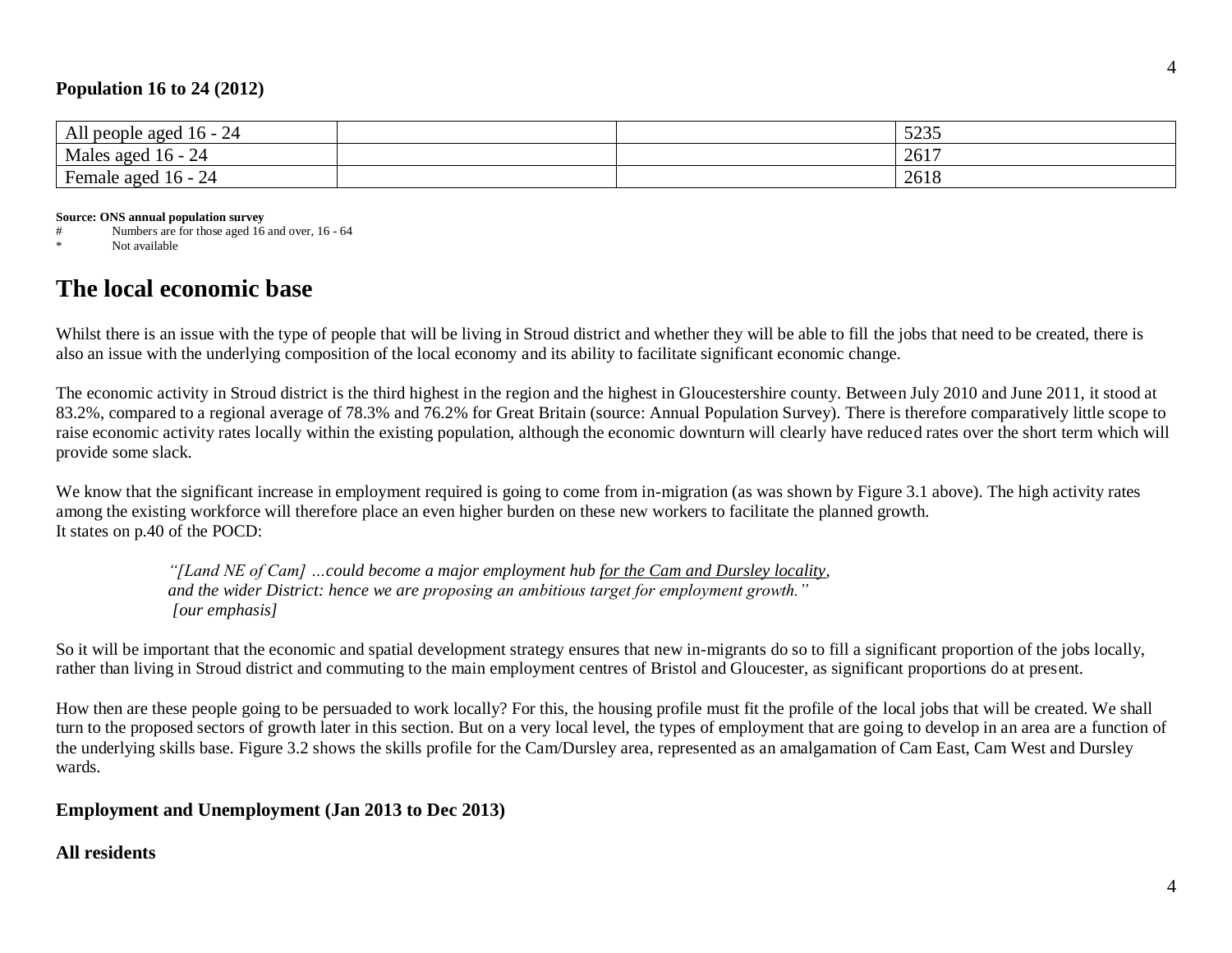| Economically active                                                                                                                                  |      | 4515     |
|------------------------------------------------------------------------------------------------------------------------------------------------------|------|----------|
| $\#$<br>In employment                                                                                                                                |      | 4312     |
| $\#$<br>Employees                                                                                                                                    |      | 3360     |
| Self employed #                                                                                                                                      |      | 952      |
| Unemployed<br>$\ast$                                                                                                                                 |      | 210      |
| Source: ONS annual population survey<br>Numbers are for those aged 16 and over, 16 - 64<br>#<br>Not available<br>$\ast$<br><b>Males</b>              |      |          |
| Economically active #                                                                                                                                |      | 2302     |
| $\#$<br>In employment                                                                                                                                |      | 2512     |
| $\#$<br>Employees                                                                                                                                    |      | 1507     |
| Self employed #                                                                                                                                      |      | 645      |
| $\ast$<br>Unemployed                                                                                                                                 |      | ****     |
| <b>Females</b>                                                                                                                                       |      |          |
| Economically active #                                                                                                                                |      | 2212     |
| $\#$<br>In employment                                                                                                                                |      | 2160     |
| $\#$<br>Employees                                                                                                                                    |      | 1852     |
| Self employed #                                                                                                                                      |      | 307      |
| $\ast$<br>Unemployed                                                                                                                                 |      | ****     |
| Source: ONS annual population survey<br>Numbers are for those aged 16 and over, 16 - 64<br>#<br>Not available<br>$\frac{1}{2}$<br>Job density (2012) | 4500 |          |
| Employee jobs                                                                                                                                        |      |          |
| Full time                                                                                                                                            |      | $2110\,$ |
| Part time                                                                                                                                            |      | 1177     |
|                                                                                                                                                      |      |          |

#### **Source: ONS annual population survey**

#### **Males**

| Economically active #        |  | 2302 |
|------------------------------|--|------|
| In employment                |  | 2512 |
| Employees                    |  | 1507 |
| Self employed #              |  | 645  |
| <b>TT</b><br>∗<br>Unemployed |  | **** |

#### **Source: ONS annual population survey**

### **Females**

| Economically active # | 2212 |
|-----------------------|------|
| In employment         | 2160 |
| <b>Employees</b>      | 1852 |
| Self employed #       | 307  |
| Unemployed<br>*       | **** |

# **Source: ONS annual population survey**<br> **#** Numbers are for those aged 16

| Employee<br>e 10bs |  |                             |
|--------------------|--|-----------------------------|
| Full time          |  | 2110                        |
| Part time          |  | 1.77<br><b>A A</b> <i>I</i> |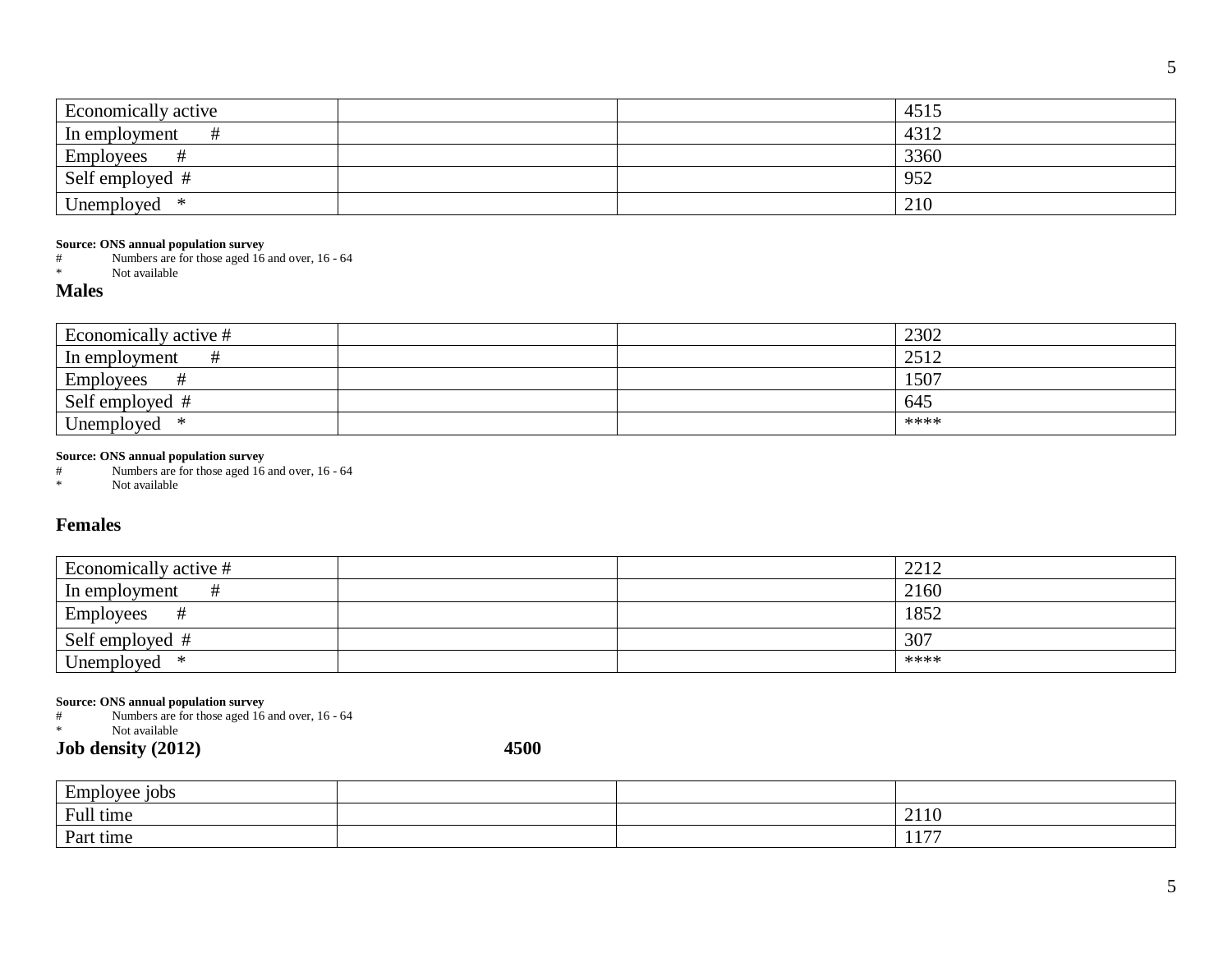### **Employee jobs by industry**

| Primary Services (A-B: agriculture and mining) |     |
|------------------------------------------------|-----|
| Energy and water (D–E)                         | 90  |
| Manufacturing<br>$(\mathbf{C})$                | 765 |
| Construction<br>(F                             | 210 |
| W/sale $\&$ retail, including motor trades (G) | 487 |
| Transport storage (H)                          | 112 |
| Accommodation $&$ food services (I)            | 262 |
| Information and communication (J               | 90  |
| Financial & other Business services $(K-N)$    | 405 |
| Public admin, education & health (O-Q)         | 787 |
| Others services $(R-S)$                        | 127 |

Over the last decade Cam has seen the fall in local industries closing putting many residents out of work and driving away the younger members of the community looking for jobs elsewhere.

## **Figure 3.2: Qualification level of population, April 2001**



Source: Office for National Statistics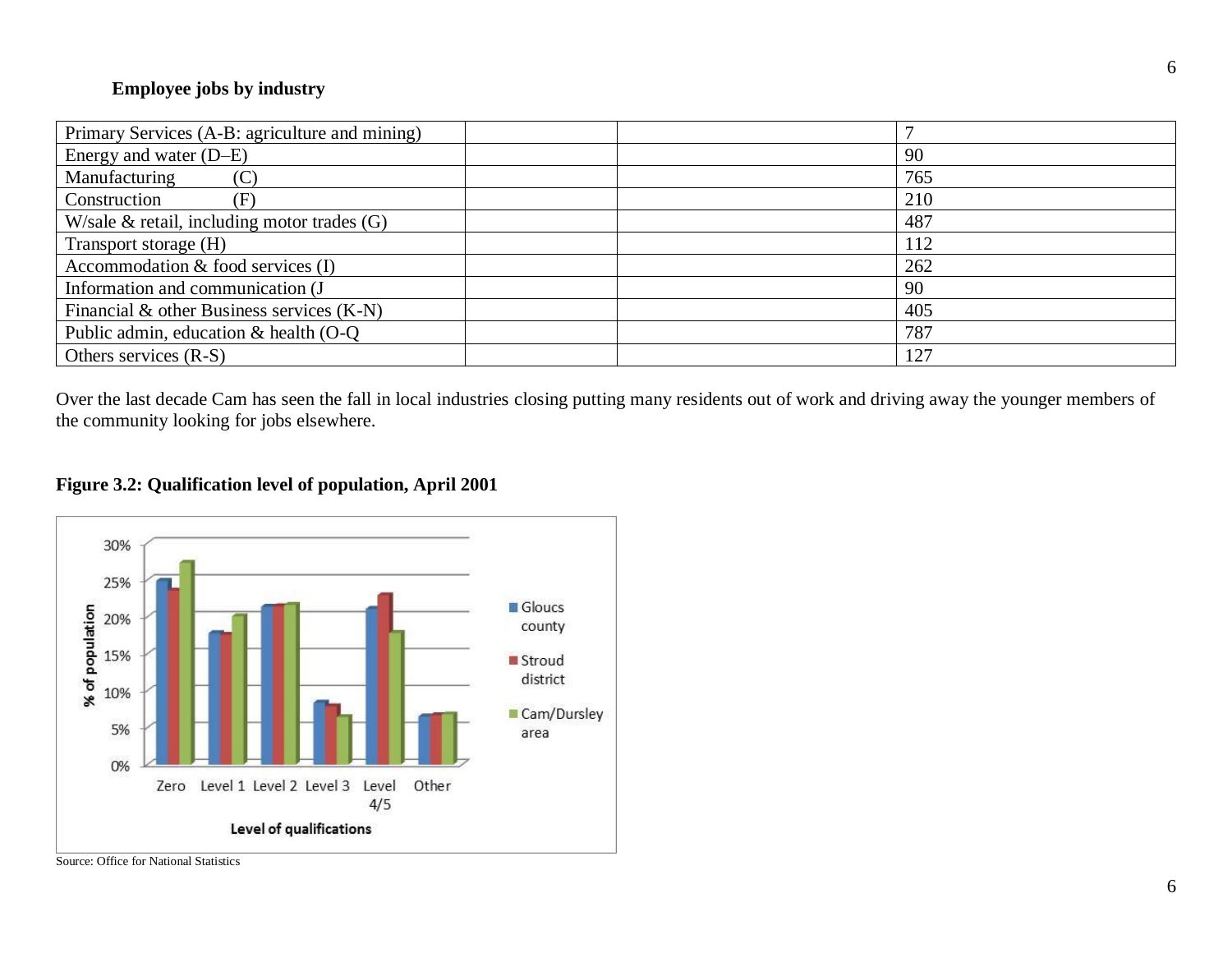This shows that the Cam/Dursley area has a higher proportion of the lowest skilled people when compared to the district and county average. It has 47% of its population with either no skills or only Level 1 qualifications (equivalent to one GCSE at any grade). This compares to just 42% in Stroud district and 43% in the County. By contrast, the proportion of Cam/Dursley's population with the highest level of qualifications is low – 24% at Levels 3 and 4/5 (Level 3 is equivalent to two or more A-levels, Level 4/5 equivalent to a first degree), compared to 31% in the district and 29% in the county.

### **Skill levels**

Skill levels in the local population can be a driver of community sustainability. In general, those with low or no skill are more likely to experience exclusion and be vulnerable to changes in the economy, such as increased demand for higher skilled workers. By contrast those with high level skills are more likely to be in betterpaid jobs and are more likely to run or start their own business. Employers are also more likely to locate in areas with a good supply of skilled workers.

Knowing whether there are skills gaps has helped communities think about whether there is enough learning and training opportunities; foe example, many communities run IT and other courses.

### **Qualification (Jan 2013 – Dec 2013)**

| NVQ 4 and above        |  | 2047 |
|------------------------|--|------|
| NVQ 3 and above        |  | 3157 |
| NVQ 2 and above        |  | 3967 |
| NVQ 1 and above        |  | 4567 |
| Other Qualifications * |  | **** |
| No qualifications      |  | 360  |

**Source: ONS annual population survey**

**\* Sample size to small for reliable estimate.**

## **Employment by Occupation**

| $+$ SOC 2010 major groups $1-3$          |  | 1987 |
|------------------------------------------|--|------|
| Managers, Directors and Senior Officials |  | 435  |
| Professional occupations                 |  | 885  |
| Associate professional & Technical       |  | 667  |

| SOC 2010 major<br>° group 4 -    |  |                          |
|----------------------------------|--|--------------------------|
| Administration &<br>Secretarial  |  | 10 <sub>5</sub><br>$+5.$ |
| Skilled<br>occupations<br>trades |  | $\sim$ $\sim$<br>465     |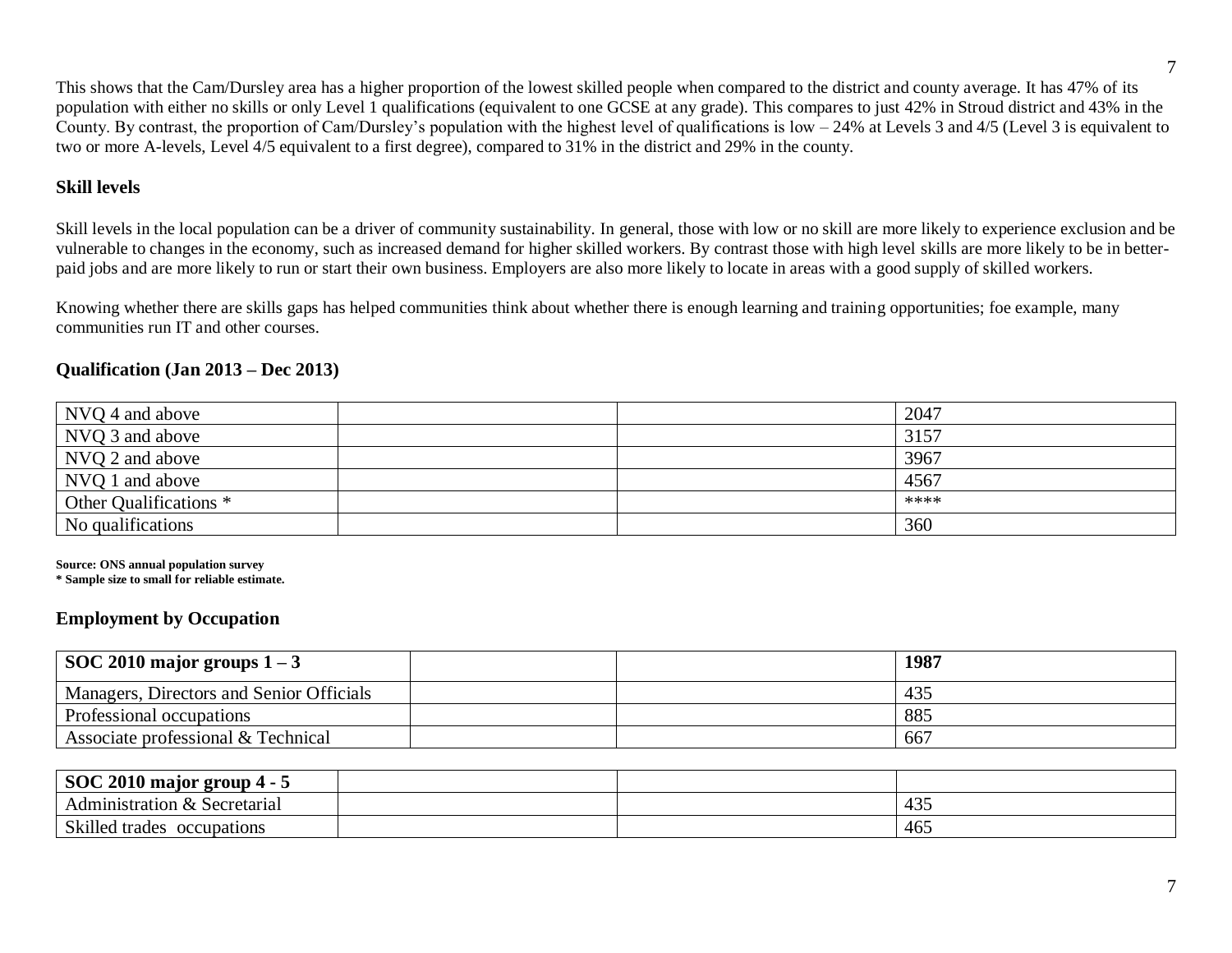| SOC 2010 major group 6 - 7                    |  |     |
|-----------------------------------------------|--|-----|
| Caring, Leisure and other service occupations |  | 300 |
| Sales and customer service occupation         |  | 382 |

| $SOC 2010$ major group $8 - 9$                  |  |      |
|-------------------------------------------------|--|------|
| Process<br>s plant $\&$ machine operatives      |  | **** |
| $\Gamma$ 1<br>occupations<br><i>E</i> lementary |  | 420  |

#### **Source: ONS annual population survey**

#### **\* Sample size to small for reliable estimate.**

So the local profile is one of comparatively low skills. This fits the prevailing economic base, led by Lister Petter as the major employer. Despite this, the vision for the area in the POCD is of a highly skilled area:

> *"Cam and Dursley provides a focus for jobs and services in the southern part of the District. Development should create new economic vitality with more high technology and light industrial businesses using its skilled, trained workforce"*

Unless the current profile can be radically changed, then the vision will not be realised; prospective investors looking for new premises are likely to continue to identify Cam and Dursley as a lower skill area, which will reinforce this aspect of the local economy. If these are the type of jobs that are offered locally, then it is appropriate that cheaper, smaller housing is built locally to provide for this. This will be in addition to the smaller housing required by the significant amount of retirees that will also need new housing.

This creates a profile of predominantly small, affordable housing (both market and 'affordable' within the traditional planning definition) to be provided. However, it is questionable as to whether this type of housing is viable when it is such a large proportion of any given development.

Developers need to build significant numbers of larger (4- and 5-bedroom) housing to make developments viable, particularly with the significant infrastructure burden placed upon such developments. Yet these larger sized houses will house higher earners who typically will commute out to where the higher value jobs are located, i.e. Bristol and Gloucester. Viability is an issue we come on to later in these representations.

The economic vision is not supported by an explanation of how the change in the skills base locally will be achieved. But as shown, this will have a major impact on the type of housing required. It is interesting to note the Cabinet paper, which informed the Stroud District Council Cabinet meeting of 30<sup>th</sup> September 2010 on this matter. It stated that to attract inward investment and achieve the two-jobs-for-each-new-dwelling aspiration:

*"…we could take opportunities to redevelop the least attractive and most unviable sites with an employment led strategy. That would promote a range of small office and business units and studios/workshops alongside residential development and other small-scale higher value uses can help improve the viability of redevelopment proposals."*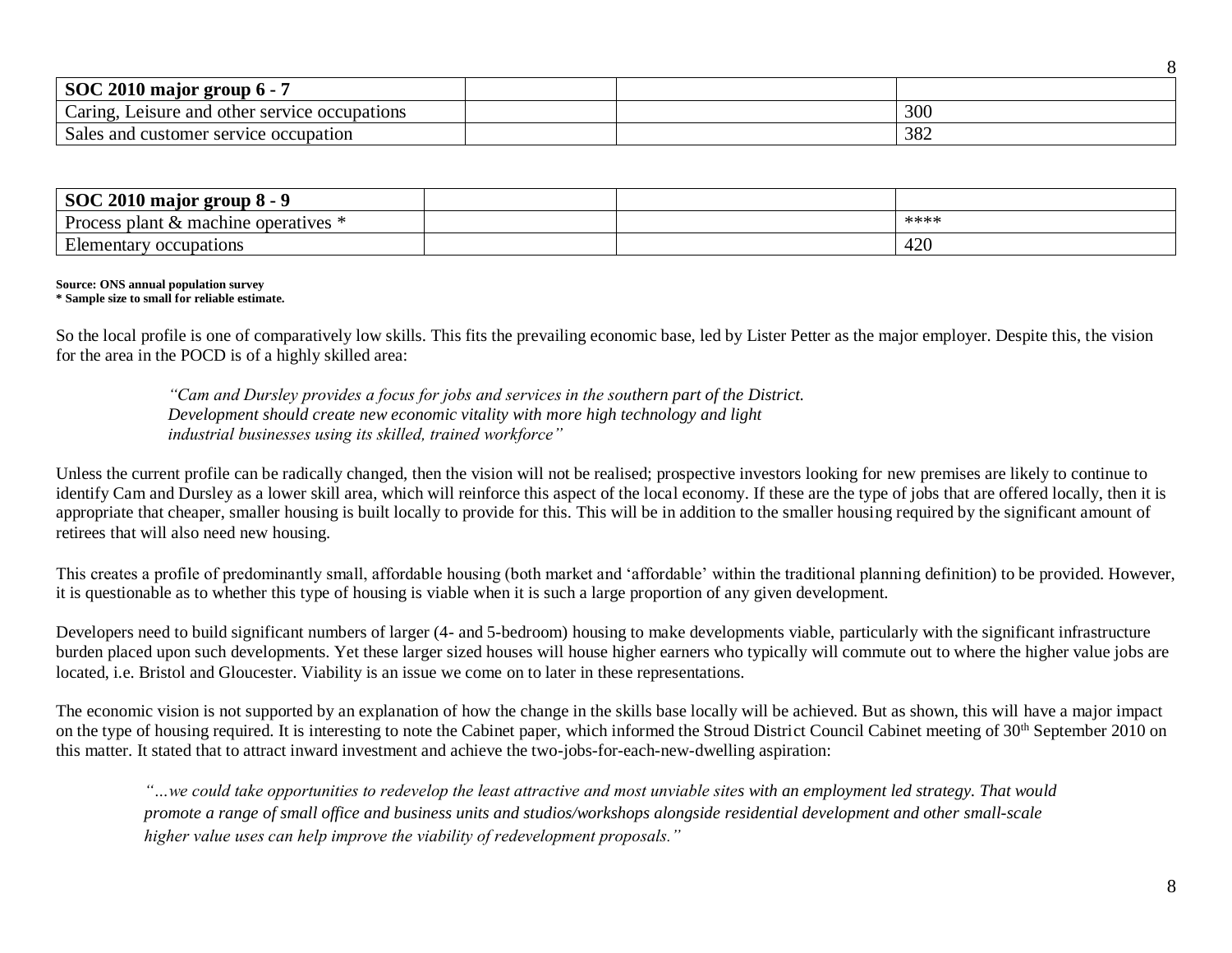This lacks credibility for two reasons. Firstly, it is unlikely that such units could be provided in sufficient numbers to make any significant contribution towards the jobs target for Cam. Secondly, the argument that is made is counter to general market evidence. Commonly, small office/business units and particularly studios and workshops are less commercially viable than lower value uses, particularly in areas where higher value uses are not well established. To suggest that this will help with the viability of redevelopment proposals is incorrect.

Cam Parish Council is concerned that the economic strategy has been poorly thought out and lacks evidence to support it. From our point of view, we are concerned that jobs are created locally and that they are capable of being filled by local people. The history of Cam and Dursley is of relatively high selfcontainment and the Parish Council would first and foremost wish to see that maintained for its existing population.

The following information was collated from the **Cam & Dursley Community Plan, a household survey in 2011** the sample is only small at 401, split between 137 for cam and 253 Dursley. The stats below are only from the Cam residents.

| <b>Question in parish plan</b><br>questionnaire (include<br>question number) | Responses (%, comments etc)                                                                        |                                        |                                                                                      | Conclusions/commentary (ie what is it<br>telling you?)                                                                                      |
|------------------------------------------------------------------------------|----------------------------------------------------------------------------------------------------|----------------------------------------|--------------------------------------------------------------------------------------|---------------------------------------------------------------------------------------------------------------------------------------------|
| Q <sub>36</sub><br>How far do you travel to work?                            | I do not work<br>Less than 1 mile<br>1 to 3 miles<br>4 to 10 mile<br>More than 10 miles            | 58<br>11<br>$\overline{4}$<br>14<br>48 | (30%)<br>(7%)<br>(3%)<br>$(9\%)$<br>(32%)                                            | Level of skills not high enough.<br>Companies have moved into the area and<br>brought staff with them.<br>Not advertised in the local area. |
| Q 37<br>How do you normally travel to<br>work?                               | I do not work<br>Car passenger<br>Train<br>Cycle<br>Taxi<br><b>Bus</b><br>Walk<br>M/cycle<br>Other | 58<br>5<br>$\overline{0}$<br>5<br>6    | (39%)<br>$(1\%)$<br>(3%)<br>$(1\%)$<br>$(0\%)$<br>$(1\%)$<br>(3%)<br>$(1\%)$<br>(4%) | An ageing community.<br>More travel from outside the community                                                                              |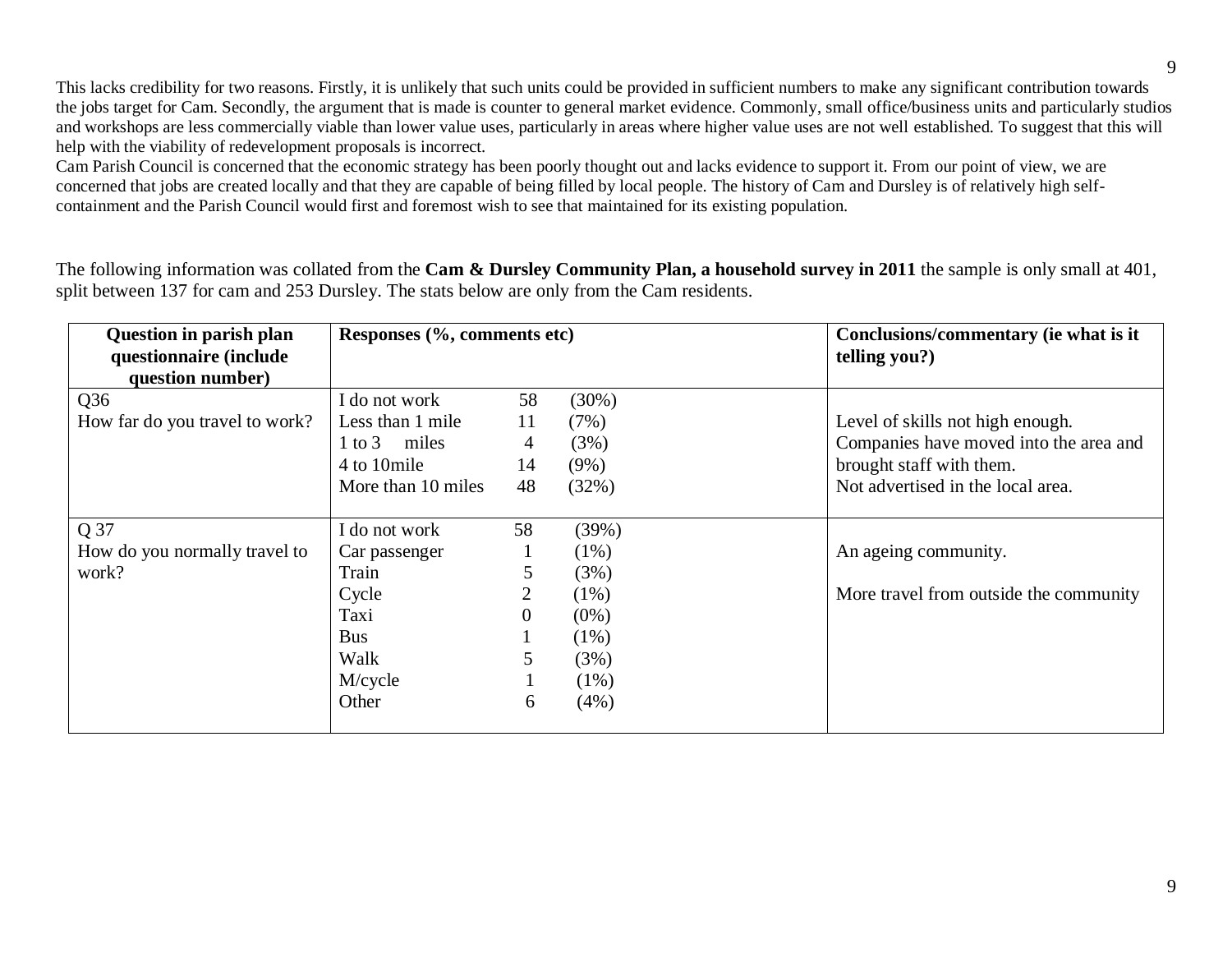|                              |                                |     |          | 10                                      |
|------------------------------|--------------------------------|-----|----------|-----------------------------------------|
| Q38                          | Retail                         | 80  | (54%)    |                                         |
| What type of business should | Food                           | 57  | $(30\%)$ | Resident are looking for more           |
| we be encouraging into Cam % | Property & Financial           | 38  | (26%)    | employment and open to a wider range of |
| Dursley?                     | Manufacturing                  | 106 | (72%)    | opportunities                           |
|                              | Transport & Logistics          | 30  | (20%)    |                                         |
|                              | Technology & Communications    | 73  | (49%)    |                                         |
|                              | Professional services          | 55  | (36%)    |                                         |
|                              | Community & Social services    | 54  | (36%)    |                                         |
|                              | Agriculture                    | 53  | (53%)    |                                         |
|                              | Health service                 | 31  | (21%)    |                                         |
|                              | Public sector                  | 31  | (21%)    |                                         |
|                              | Leisure, tourism & Hospitality | 89  | $(60\%)$ |                                         |
|                              | Construction                   | 89  | $(60\%)$ |                                         |

| <b>Information is</b><br>about | <b>Source</b>      | Link (if<br>$\text{appropriate}$ + page | <b>Results</b>                          |                |          | Conclusions/commentary (ie what is it<br>telling you?) |
|--------------------------------|--------------------|-----------------------------------------|-----------------------------------------|----------------|----------|--------------------------------------------------------|
|                                |                    | number/section                          |                                         |                |          |                                                        |
| Q <sub>39</sub>                | Cam & Dursley      |                                         | Basic numeracy and literacy $1 \ (1\%)$ |                |          |                                                        |
| What type of new               | Community          |                                         | G.C.S.E. /NVQ                           | 5 <sup>1</sup> | (3%)     | There is a desire for more access to                   |
| skills and                     | <b>Plan Survey</b> |                                         | A Level                                 |                | $1(1\%)$ | further education and part time learning               |
| qualifications                 |                    |                                         | Trade/professional Qualification        |                |          |                                                        |
| would you like to              |                    |                                         |                                         | 17             | $(11\%)$ |                                                        |
| learn                          |                    |                                         | Diploma/Post Graduate                   |                |          |                                                        |
|                                |                    |                                         | Qualification                           |                | 10(7%)   |                                                        |
|                                |                    |                                         | Degree                                  |                | (5%)     |                                                        |
| Q40                            | Cam & Dursley      |                                         | Yes                                     | 7              | (5%)     |                                                        |
| Do you run a                   | Community plan     |                                         | N <sub>o</sub>                          | 125            | (84%)    | A better result would have been achieved               |
| business from                  | survey             |                                         | Considering it                          | 4              | (3%)     | if the last part of the question had been              |
| home? If so are you            |                    |                                         |                                         |                |          | omitted. However, it does infer there are              |
| willing to complete            |                    |                                         |                                         |                |          | more businesses run from home.                         |
| our local business             |                    |                                         |                                         |                |          |                                                        |
| survey, available              |                    |                                         |                                         |                |          |                                                        |
| online.                        |                    |                                         |                                         |                |          |                                                        |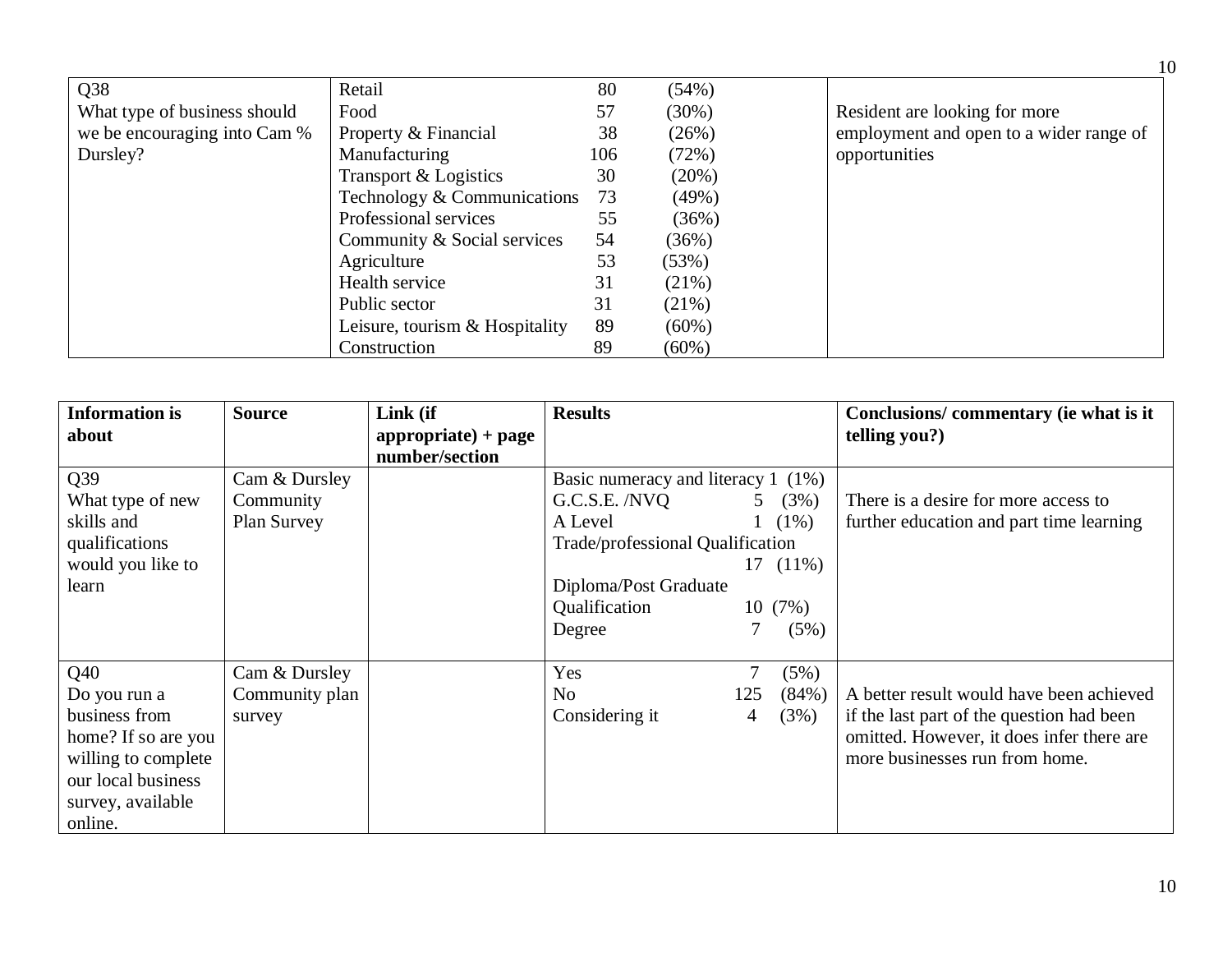# **Out of work benefits**

#### **Total JSA claimants (March 201 9 )**

| All<br>people |  | 107<br>$\overline{1}$ |
|---------------|--|-----------------------|
| Male          |  | 7C                    |
| Female        |  | $-$<br>ັ              |

# **Claimant by age**

#### **Claimant by age duration (March 201 9 )**

| Age 16 - 64                |  |     |
|----------------------------|--|-----|
| <b>Total</b>               |  | 127 |
| Up to 6 months             |  | Q.  |
| Over 6 and up to 12 months |  | 20  |
| Over 12 months             |  |     |

| <b>Aged 18 to 24</b>       |  |  |
|----------------------------|--|--|
|                            |  |  |
| Total                      |  |  |
| Up to 6 months             |  |  |
| Over 6 and up to 12 months |  |  |
|                            |  |  |

| Aged 25 to 44              |  |    |
|----------------------------|--|----|
| Total                      |  | 30 |
| Up to 6 months             |  | 18 |
| Over 6 and up to 12 months |  |    |
| Over 12 months             |  |    |

| <b>Aged 50 to 64</b> |  |  |
|----------------------|--|--|
|                      |  |  |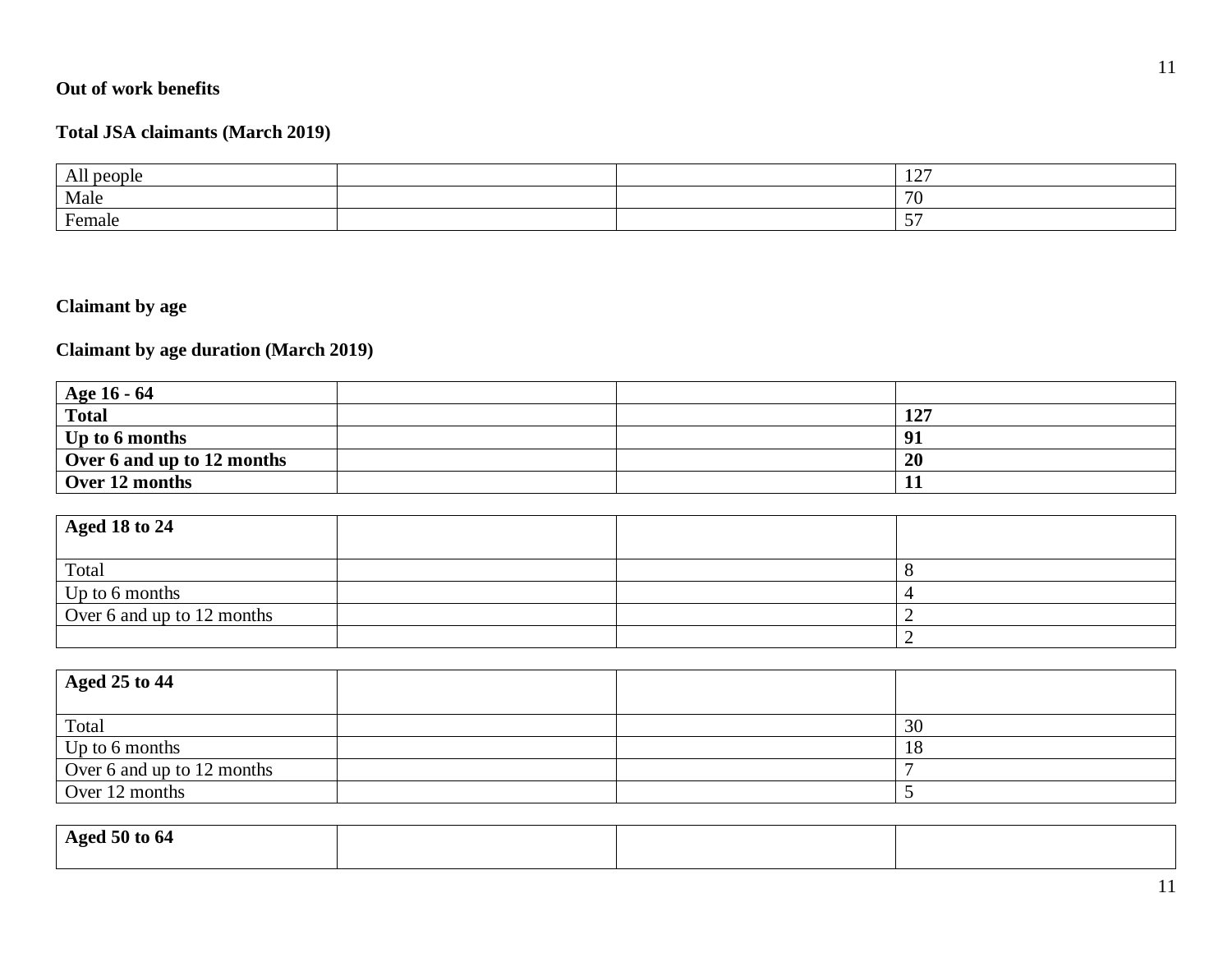| Total                      |  | 38  |
|----------------------------|--|-----|
| Up to 6 months             |  |     |
| Over 6 and up to 12 months |  |     |
| Over 12 months             |  | . . |

Source: Gloucestershire CC unemployment bulletin Issue 129 April 2019 claimant count – age duration and proportions

#### **Working-age client group – key benefit claimants (August 2013**

| All<br>people |  | $-$ |
|---------------|--|-----|
| Males         |  | .   |
| Females       |  |     |

Source: ONS claimant count with rates and proportions

#### **Total claimants 468**

#### **By statistical group**

| Job seekers                       | $8^{\circ}$ |
|-----------------------------------|-------------|
| ESA and incapacity benefits       | 228         |
| Lone parents                      | 29          |
| Carers                            | 50          |
| Others on income related benefits |             |
| Disabled                          | 41          |
| <b>Bereaved</b>                   | ┸           |

Source: DWP benefit claimants – working age client group labour demand

# **Infrastructure needs**

## **Needs for employment-led development**

- 1.1 As has already been stated, the Parish Council insists that strategic development at Cam is employment-led. The POCD says that it will be but there is little evidence of how this will be achieved.
- 1.2 For infrastructure, there should be a clear statement of what is required to deliver employment growth at Cam, what this cost and how it is likely to be funded. Our own assessment does not consider that there are particularly onerous infrastructure requirements to deliver up to 1,500 jobs.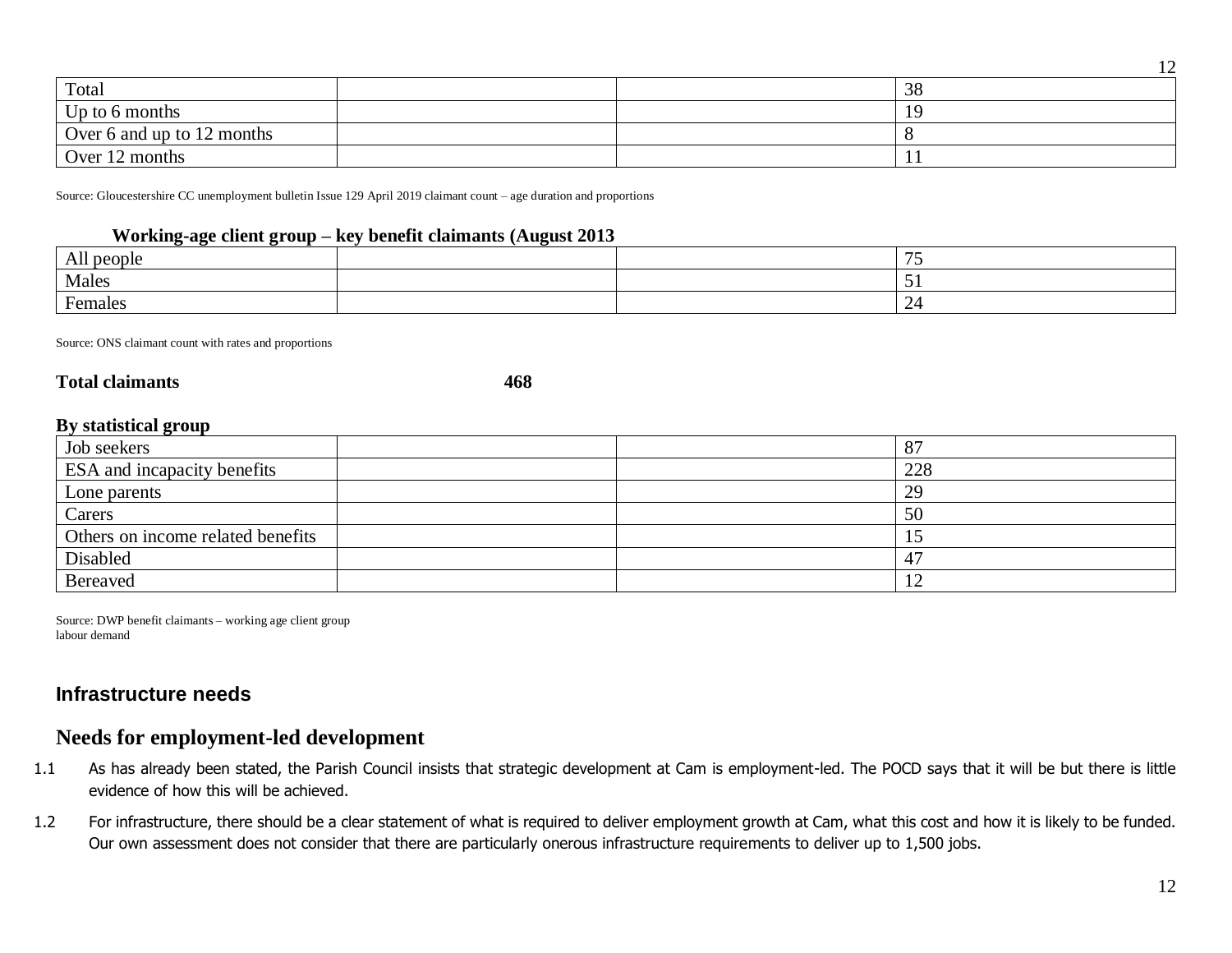- 1.3 The infrastructure needs of strategic proposals are being assessed by Gloucestershire County Council in the Strategic Infrastructure Delivery Plan (SIDP). This includes an assessment of development in the 'North Cam Area'. It rightly identifies that the need is to provide access to land to the east from the A1435 by coming through the Millfields site. This will open up access to the land with outline planning permission for employment development which has not come forward because of the costs of providing this access. The SIDP puts the cost of this access at £1m, which appears to be a reasonable estimate. Certainly, this would not require significant amounts of residential development to cross-subsidise it.
- 1.4 Indeed, a broad assessment of the SIDP analysis of needs at NE Cam would suggest that of the infrastructure needs and costs identified, an employment-led development with employment infrastructure needs and costs informing the necessary level of housing to pay for it, would require minimal housing growth. Certainly, the overall infrastructure bill would be such that no more than 300 dwellings would be needed to ensure its deliverability.
- 1.5 It should be noted that the SIDP assessment was based on 2,000 new dwellings, not the limit of 500 dwellings proposed. This is an exponentially different quantum of development in terms of infrastructure needs, so does not properly inform the assessment of the needs under the Preferred Option.

Source: Cam Parish Council representation on Core Strategy Consultation Document. February 2012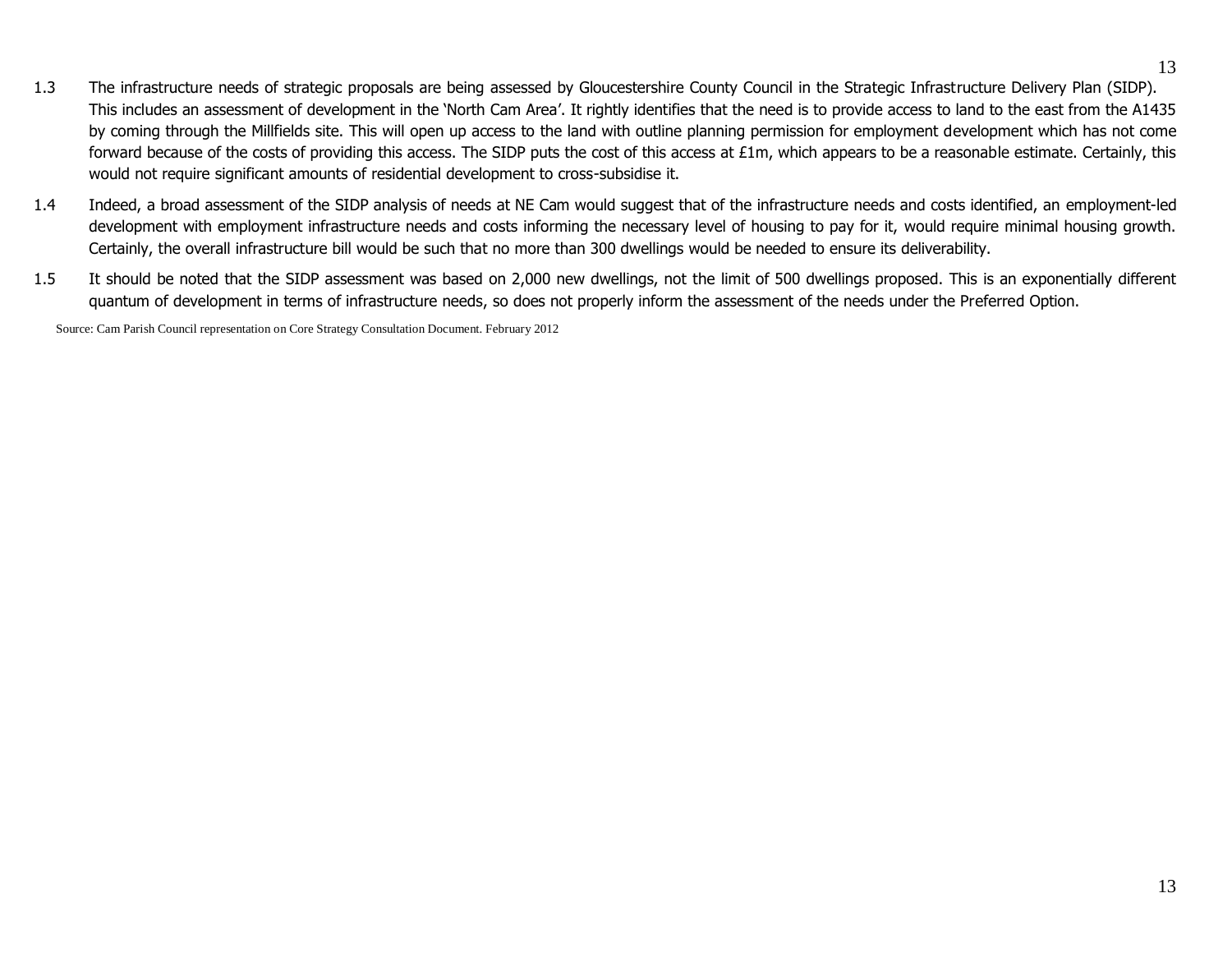# **Cam business survey**

This survey was generated on the 24/10/2014, from the joint Cam & Dursley Business Survey of which 45 of the 74 traders who were based in Cam

The following are extracts from this report and will give a broad view of the commercial make-up of the parish, with companies ranging from sole trader, manufacturers, shops and garages.

| <b>Question</b>                                                                | <b>Source</b>                                 | <b>Responses</b>                                                                                                                                                                                                                   | <b>Conclusions</b>                                                                                                                         |
|--------------------------------------------------------------------------------|-----------------------------------------------|------------------------------------------------------------------------------------------------------------------------------------------------------------------------------------------------------------------------------------|--------------------------------------------------------------------------------------------------------------------------------------------|
| How long have you been<br>operating in Cam?                                    | NDP Cam and Dursley<br><b>Business Survey</b> | $(1\%)$<br>No reply<br>$(11\%)$<br>Less than 1 year<br>(4%)<br>$1 -$ to $4$ years<br>5 to 10 years<br>(18%)<br>More than 10 years<br>29<br>(64%)                                                                                   | We have a good base to build on<br>for business that interacts with<br>each other                                                          |
| Are you?                                                                       | NDP Cam and Dursley<br><b>Business Survey</b> | No reply<br>(4%)<br>(27%)<br>Self Employed<br>12<br>An Independant Business/Sole Trader with employees<br>$(51\%)$<br>23<br>Part of a Franchise<br>$\overline{2}$<br>(4% )<br>Part of a chain or larger group<br>6 $(13%)$         | A good mix of business that have<br>long term commitments                                                                                  |
| <b>How satisfied are you</b><br>with your current<br>business premises?        | NDP Cam and Dursley<br><b>Business Survey</b> | No Reply<br>(4%)<br>2<br>Very Satisfied<br>$(51\%)$<br>23<br><b>Quite Satisfied</b><br>19<br>(42%)<br>Neither Satisfied or Dissatisfied<br>$(2\%)$<br><b>Quite Dissatisfied</b><br>$\left( -\right)$<br>Very Dissatisfied<br>$(-)$ | Traders are again happy with the<br>area position and trading<br>conditions                                                                |
| Do your current<br>business premises<br>meet your current and<br>future needs? | NDP Cam and Dursley<br><b>Business Survey</b> | No reply<br>$\overline{2}$<br>$(4\%)$<br>37<br>(82%)<br>Yes<br>No, don't meet current business needs<br>5 $(11\%)$<br>No, will not (or unlikely meet future business needs<br>$1(2\%)$                                             | There seems to be a shortage of<br>larger industrial unit in the area,<br>that if the needs are not met, we<br>could lose vital employment |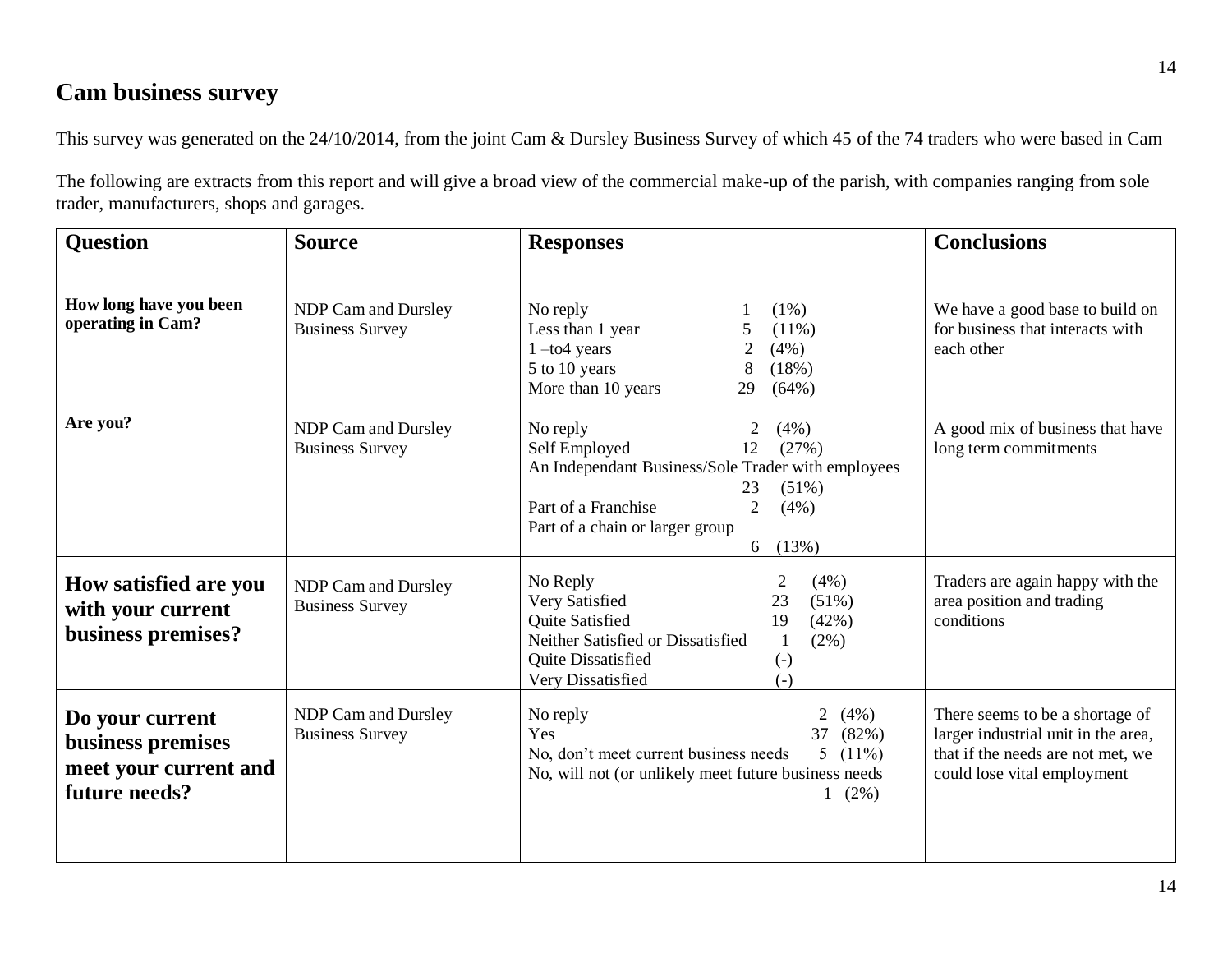| <b>Question is about</b>                                                                                   | <b>Source</b>                                 | <b>Response</b>                                                                                                                                                                                | <b>Conclusion</b>                                                                                                                                       |
|------------------------------------------------------------------------------------------------------------|-----------------------------------------------|------------------------------------------------------------------------------------------------------------------------------------------------------------------------------------------------|---------------------------------------------------------------------------------------------------------------------------------------------------------|
| Q<br>Over the next 3 years, do you expect<br>your business premises to expand,<br>reduce, or stay the same | <b>NDP Cam and Dursley Business</b><br>Survey | No reply<br>3<br>(3%)<br>9<br>(29%)<br>Expand<br>Stay the same<br>33 (73%)<br>Reduce<br>$\Omega$                                                                                               | Outlook is good providing we<br>have the facilities for those that<br>want to expand into say 10000sq<br>ft units, as opposed to 2000sq ft<br>multiples |
| Q<br>Over the next 3 years do you<br>expect your work force, to<br>expand, reduce or stay the same         | <b>NDP Cam and Dursley Business</b><br>Survey | 5<br>No Reply<br>$(11\%)$<br>19 (42%)<br>Expand<br>Stay the same<br>21 (47%)<br>Reduce<br>$\Omega$                                                                                             | This will all depend on the<br>availability of the necessary skills<br>and local advertising forth coming<br>employment opportunities                   |
| Q<br>How satisfied are you with Cam<br>and Dursley as a place to do<br>business                            | NDP Cam & Dursley Business<br>Survey          | No reply<br>$1(2\%)$<br>Very Satisfied<br>16 (36%)<br>Quite Satisfied<br>23 (51%)<br>Neither Satisfied or Dissatisfied<br>5<br>$(11\%)$<br>Quite Satisfied<br>$(-)$<br>Very Satisfied<br>$(-)$ | A large number of business that<br>are happy with their commitment<br>to being in Cam                                                                   |
| Q<br>Does your business offer any of<br>the following?                                                     | <b>NDP Cam and Dursley Business</b><br>Survey | No reply<br>(43%)<br>19<br>Apprentiships<br>10<br>(22%)<br>Internships<br>$(-)$<br>$\overline{0}$<br><b>Volunteering Opps</b><br>5<br>(11%)                                                    | There is room for improvement to<br>advertise more into the<br>community employing local<br>people                                                      |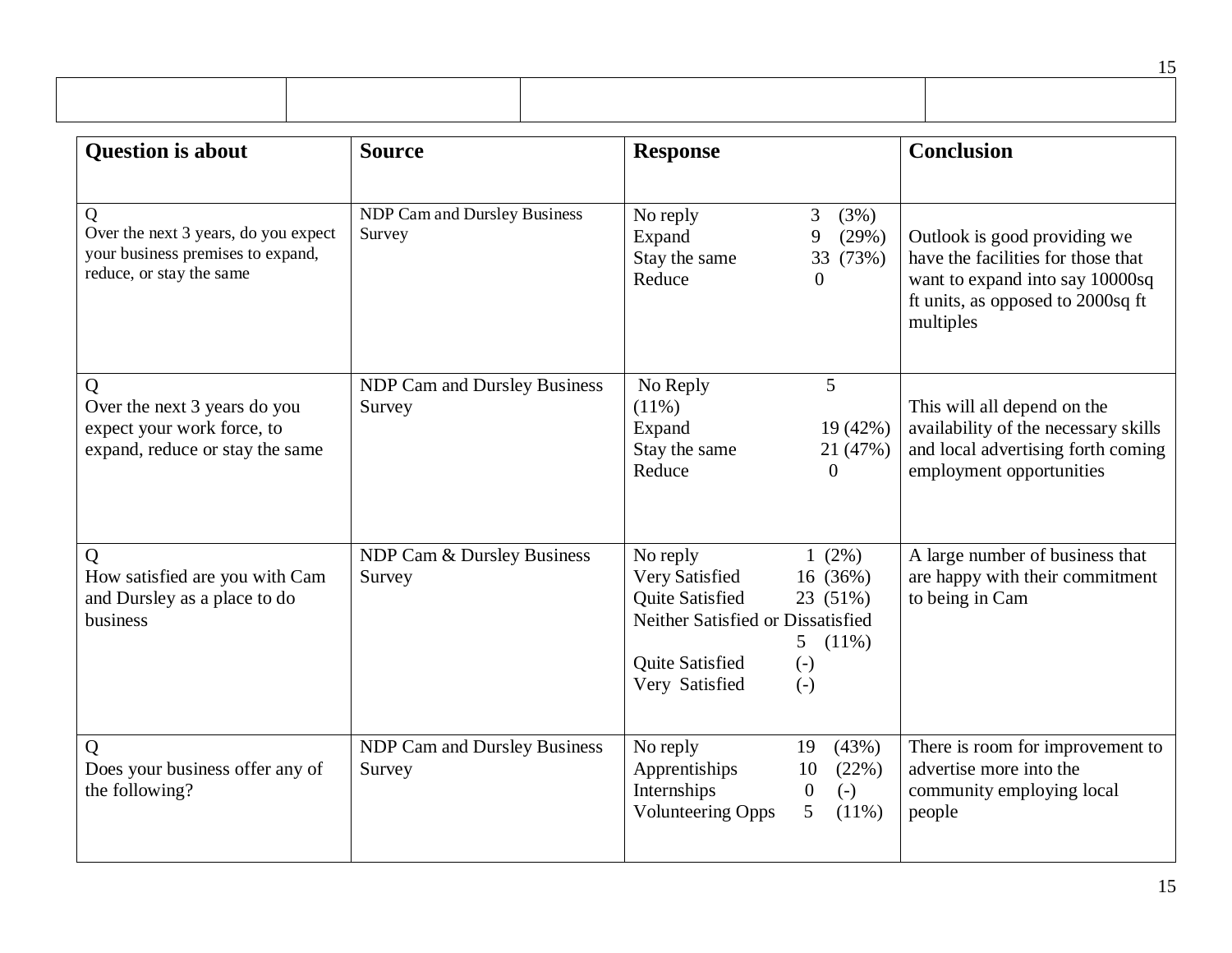|                                           | 16 |
|-------------------------------------------|----|
| <b>Student work Placements</b><br>11(24%) |    |

| <b>Question in parish plan</b>                  | <b>Responses</b>                              | <b>Conclusions/commentary</b>                 |
|-------------------------------------------------|-----------------------------------------------|-----------------------------------------------|
| questionnaire                                   |                                               |                                               |
|                                                 |                                               |                                               |
|                                                 |                                               |                                               |
| Q                                               | I do not work<br>(30%)<br>58                  | Level of skills not high enough               |
|                                                 | Less than 1 mile<br>(7%)<br>11                | Companies have moved into the area and bought |
|                                                 | 1 to 3 miles<br>(3%)<br>4                     | their own stall with them                     |
| How far do you travel to work?                  | $(9\%)$<br>4 to 10 miles<br>14                | Not advertised in the local area              |
|                                                 | More than 10 miles<br>48<br>(32%)             |                                               |
|                                                 |                                               |                                               |
|                                                 |                                               |                                               |
| Q                                               | I do not work<br>(39%)<br>50                  | An aging community                            |
| How do you normally travel to work              | (1%)<br>Car passenger<br>$\mathbf{1}$         |                                               |
|                                                 | Train<br>5<br>(3% (                           |                                               |
|                                                 | $\mathbf{2}$<br>Cycle<br>(1%)                 | More travel from outside community            |
|                                                 | Taxi<br>$\overline{0}$<br>$(0\%)$             |                                               |
|                                                 | <b>Bus</b><br>$(1\%)$                         |                                               |
|                                                 | Walk<br>5<br>(3%)                             |                                               |
|                                                 | M/cycle<br>(1%)                               |                                               |
|                                                 | Other<br>6<br>(4%)                            |                                               |
|                                                 |                                               |                                               |
|                                                 |                                               |                                               |
| Q                                               | Retail<br>(54%)<br>80                         | Residents are looking for more employment and |
| What type of business should be encouraged into | Food<br>(30%)<br>57                           | open to a wider range of opportunity          |
| Cam                                             | Property and Finance<br>38<br>(26%)           |                                               |
|                                                 | Manufacturing<br>106<br>(72%)                 |                                               |
|                                                 | <b>Transport and Logistics</b><br>30<br>(20%) |                                               |
|                                                 | Technology & Comms<br>73<br>(49%)             |                                               |
|                                                 | Professional services<br>55<br>(36%)          |                                               |
|                                                 | Community & Social services 54<br>(36%)       |                                               |
|                                                 | Agriculture<br>53<br>(36%)                    |                                               |
|                                                 | Health service<br>31<br>(21%)                 |                                               |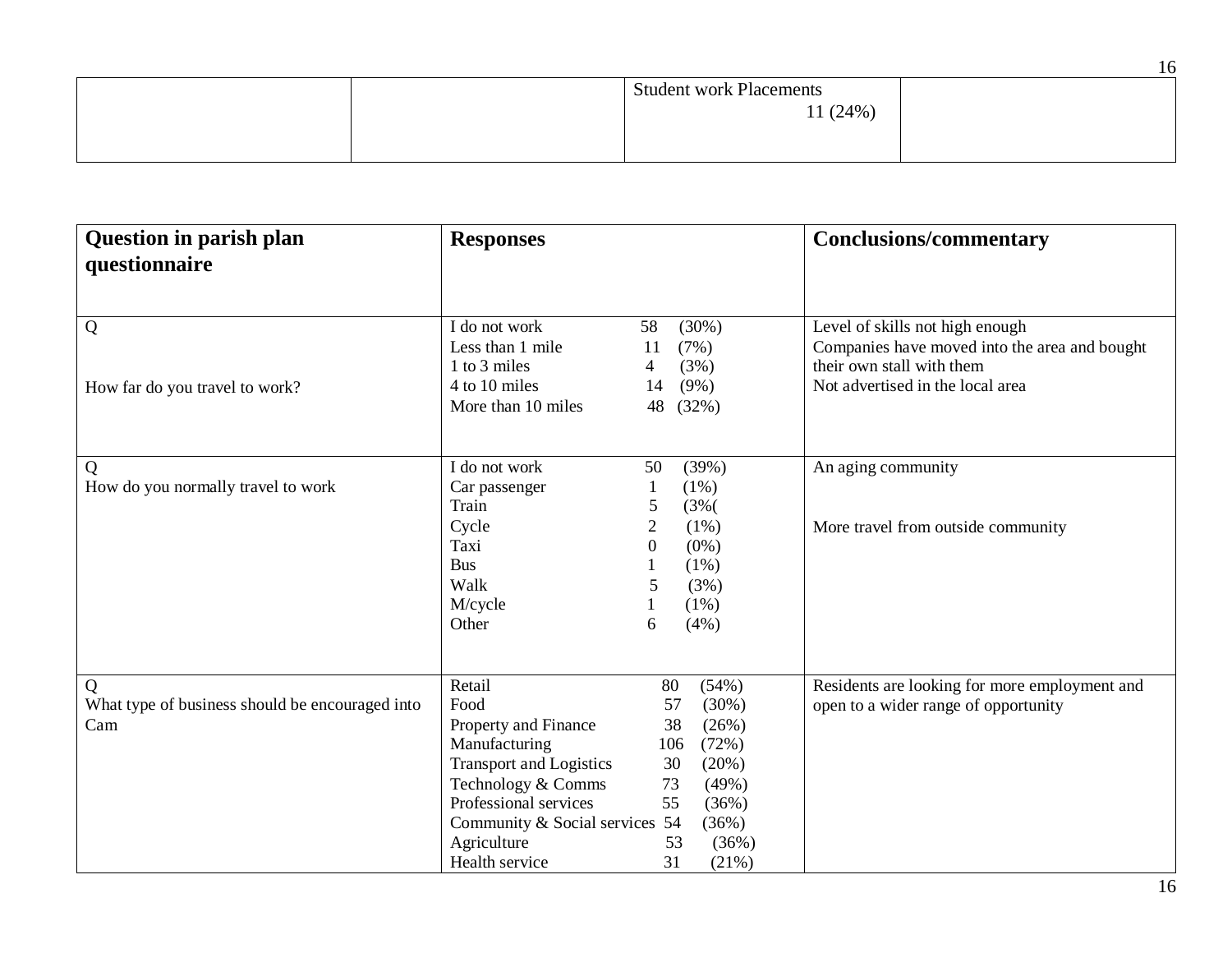| Public sector                     | 32 | (21%)    |
|-----------------------------------|----|----------|
|                                   |    |          |
| Leisure, Tourism & hospitality 98 |    | $(60\%)$ |
|                                   |    |          |
| Construction                      | 89 | $(60\%)$ |
|                                   |    |          |
|                                   |    |          |
|                                   |    |          |
|                                   |    |          |
|                                   |    |          |

| <b>Information is about</b>                                                                                                | <b>Source</b>                            | Link | <b>Results</b>                                                                                                                                                                       | <b>Conclusions/Commentary</b>                                                                                                                                           |
|----------------------------------------------------------------------------------------------------------------------------|------------------------------------------|------|--------------------------------------------------------------------------------------------------------------------------------------------------------------------------------------|-------------------------------------------------------------------------------------------------------------------------------------------------------------------------|
| What type of skills and<br>qualifications would you<br>like to learn                                                       | Cam and Dursley<br><b>Community Plan</b> |      | Basic numeracy and literacy<br>$(1\%)$<br>G.C.S.E./NVQ<br>(93%)<br>A level<br>$(1\%)$<br>Trade/professional Qual<br>$17(11\%)$<br>Diploma/Post Grad Qual<br>10(7%)<br>(5%)<br>Degree | There is a desire for more<br>access to further education and<br>part time learning                                                                                     |
| Do you run a business<br>from home? If so, are<br>you willing to complete a<br>local business survey,<br>available on line | Cam and Dursley<br>Community Plan survey |      | <b>Yes</b><br>(5%)<br>(84%)<br>No<br>125<br>Considering it<br>(3%)<br>4                                                                                                              | A better result would have been<br>achieved if the last part of the<br>question had been omitted.<br>However, it does infer there are<br>more businesses run from home. |

## **Training and Apprenticeships**

How are employers responding to skills shortages and skills gaps? we explore the use of training and apprenticeships as mechanisms for addressing skills challenges. Research has shown that training is the most common mechanism that employers use to tackle skills gaps among their workforce, a finding that is echoed by the responses to different surveys.

## **Training demand and delivery**

Over two-thirds of employers in the Gloucestershire area, sample (625/909) say that they have an annual appraisal process that considers the workforce development of their staff. Sixty-seven per cent (611/909) of businesses in the sample have funded or arranged training for their existing staff in the last twelve months, which compares with the 66 per cent reported in the 2017 ESS. Training is more prevalent by business size (Table 4.1).

### **At least one of staff undergo training in the last twelve months, by size**

|                                           | M1CTC | $\sim$ $\sim$<br><b>SML</b> | $L\text{arg}\epsilon$ |
|-------------------------------------------|-------|-----------------------------|-----------------------|
| $\mathbf{V}$<br>$\sim$ $\sim$ $\sim$<br>ັ | 54%   | 80%                         | 88%                   |
| No                                        | 46%   | 20%                         | 13%                   |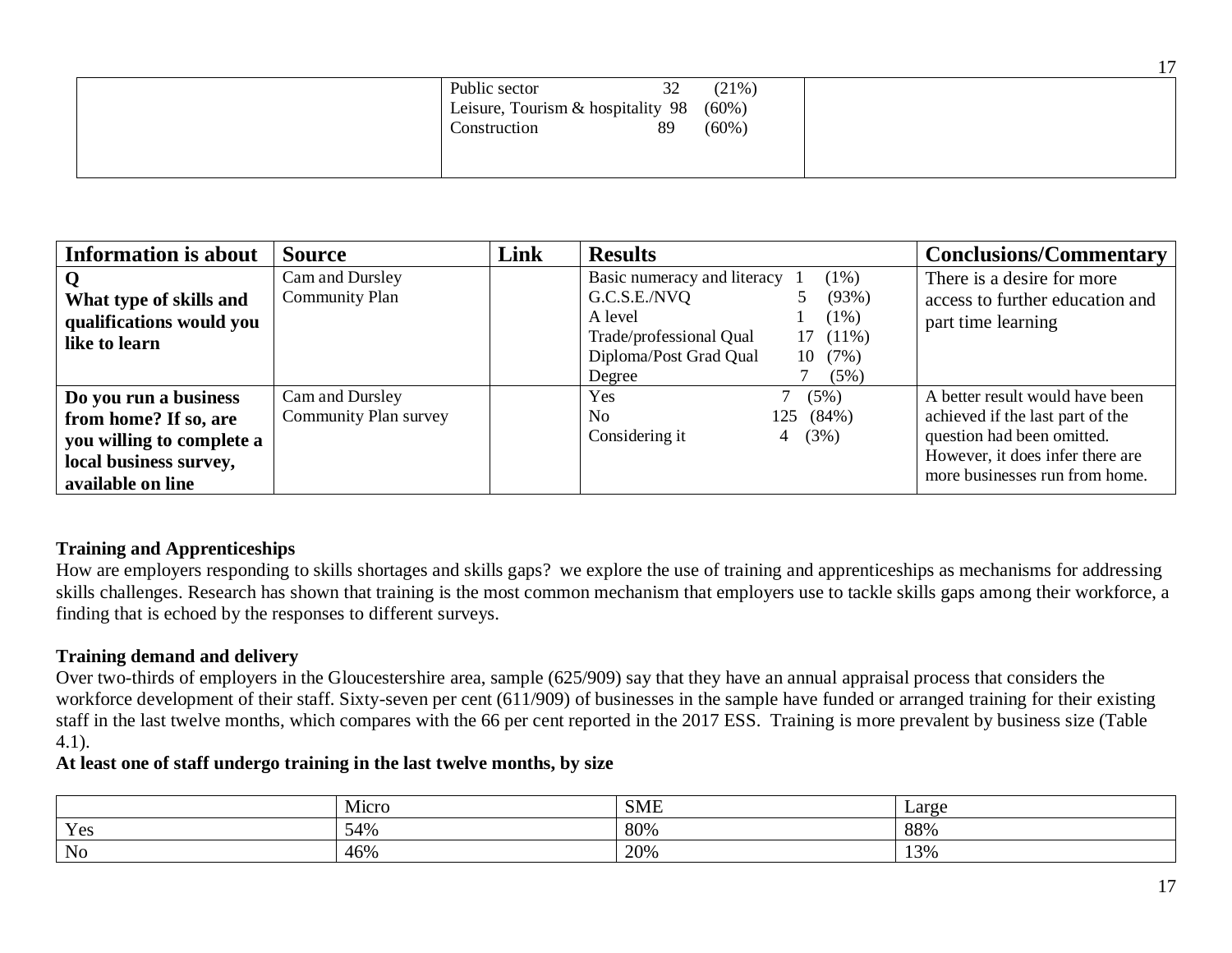| now | 70 D | 20 <sub>4</sub> |  |
|-----|------|-----------------|--|
|     |      |                 |  |

Base All Businesses

The take up of training is variable by sector (Figure 4.1), with higher than average training rates in:

• Education • Health • Public administration and defence • Construction • Business administration • Agriculture

Although there is not a perfect correspondence, we do note that some of these sectors (notably Health, Public administration and defence, and Agriculture) are also sectors that are experiencing high SSV (Short Skilled Vacancies) Source. Wavehill Social & Economic research Aug 2018

To conclude with from many stats collated over the last 5 years of the NDP there has been a huge swing in employment nationwide. Even in Gloucestershire wide we have seen in the last 3 months alone 10 businesses closing, but only 9 new business start-ups, unfortunately non have come to Cam

- The UK employment rate was estimated at 76.1%, higher than for a year earlier (75.6%) and the joint- highest figure on record.
- The UK unemployment rate was estimated at 3.8%; it has not been lower since October to December 1974.
- The UK economic inactivity rate was estimated at 20.8%, lower than for a year earlier (21.1%) and close to a record low.
- Excluding bonuses, average weekly earnings for employees in Great Britain were estimated to have increased by 3.3%, before adjusting for inflation, and by 1.5%, after adjusting for inflation, compared with a year earlier.
- Including bonuses, average weekly earnings for employees in Great Britain were estimated to have increased by 3.2%, before adjusting for inflation, and by 1.3%, after adjusting for inflation, compared with a year earlier.

Little can be as ambiguous and complicated as looking at the statistics for unemployment – or should that be employment?

And rarely has it been more so than when looking at the latest data from Jobcentre Plus and the Office of National Statistics.

On the downside, year-on-year the county has seen a 6.5 per cent rise (up 55 people to 900) in unemployment among 18 to 24-year olds and a three per cent rise among the county as a whole (up 105 to 3,970).

In Gloucester the rise was eight per cent for 18 to 24 year olds year-on-year and nine per cent rise for the working population as a whole in the city, in Cheltenham, it was a 10 per cent rise for young people and a five per cent rise for across the board.

Terry Grocutt April 2019